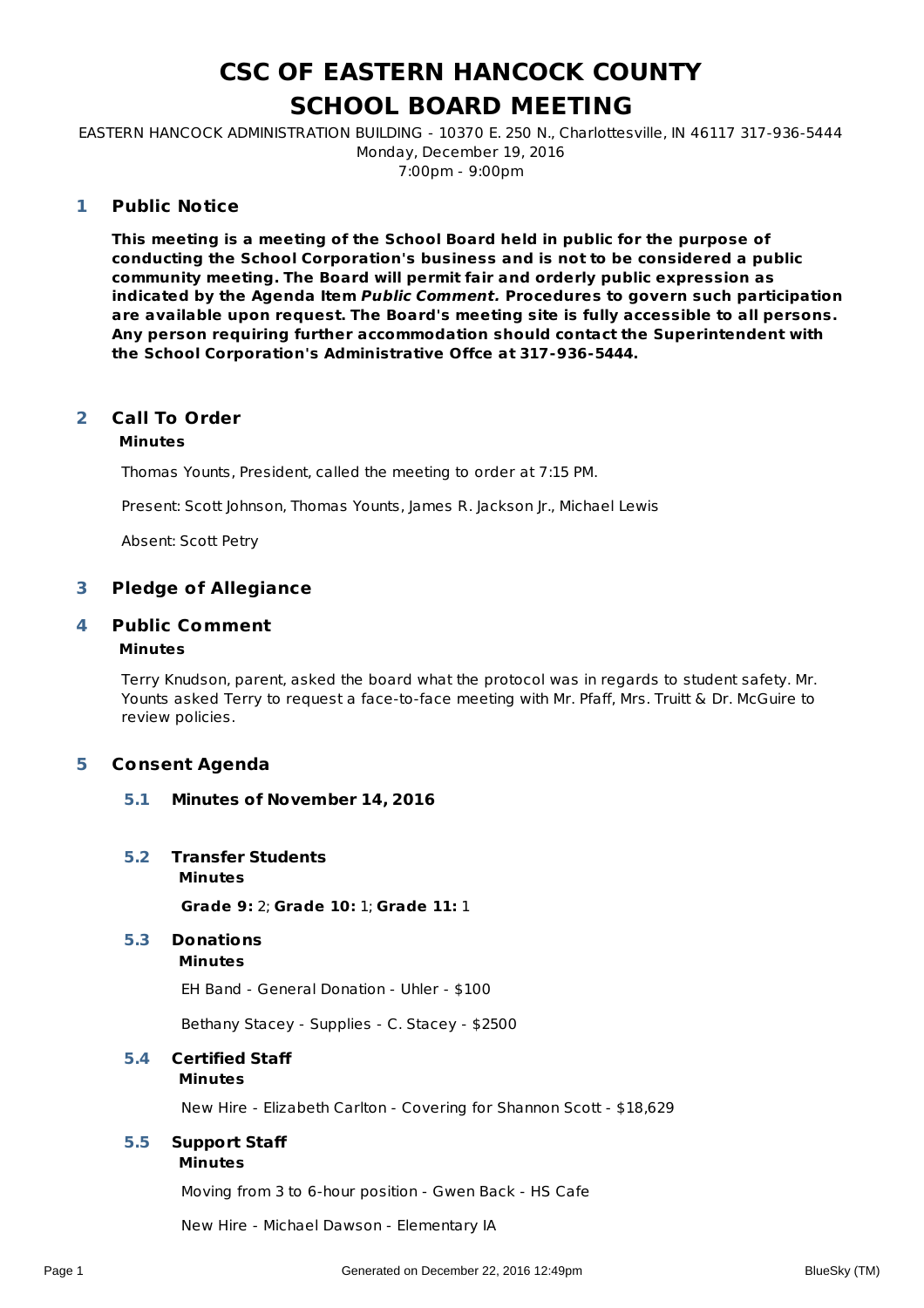Moving from 3 to 6-hour position - Lauren Dyer - HS Cafe

Termination - Casey McDowell - Elementary IA

New Hire - Jane Pfaff - Elementary ES IA

New Hire - Lacy Tutrow - HS Cafe

LAST MINUTE ITEM - Jo Ann Turner - Driver

### **Minutes 5.6 Substitute Teacher**

Natalie Settles

# **5.7 Claims**

**Minutes**

| Prewritten | \$58,194.59         |
|------------|---------------------|
| Regular    | \$140,134.88        |
| Payroll    | <u>\$581,036.15</u> |

Total \$779,365.62

LAST MINUTE ITEM:

MS Swim Coaches - Split Stipend - Derek & Carrie McCormick

Mr. Jackson moved and Mr. Johnson seconded a motion to approve the consent agenda as presented. Motion carried 4-0.

### **Stair Associates - Informational Minutes 6**

Martin Truesdell presented plans for the special needs classroom renovations.

### **2017-2018 District Calendar Minutes 7**

Dr. McGuire recommended that we amend the current tentative calendar & move Fall Break back one week to align our break with New Castle.

Mr. Jackson moved and Mr. Lewis seconded a motion to approve Draft 3 (See attachment). Motion carried 4-0.

#### **2017-2018 Course Guide Presentation 8**

## **Minutes**

Jennifer Lightcap, High School Counselor, presented the board with the 2017-2018 Course Guide changes (see attachment).

Mr. Jackson moved and Mr. Johnson seconded a motion to approve the course guide changes as presented. Motion carried 4-0.

#### **NEOLA - Second Reading 9**

# **Minutes**

Mr. Johnson moved and Mr. Jackson seconded a motion to approve policies for Volume 28, No. 2: 0120,2271,2421,2510,5200,5460,5461,5540,5840,6111,6152,8510,8531,8540 & 8606.

Motion carried 4-0.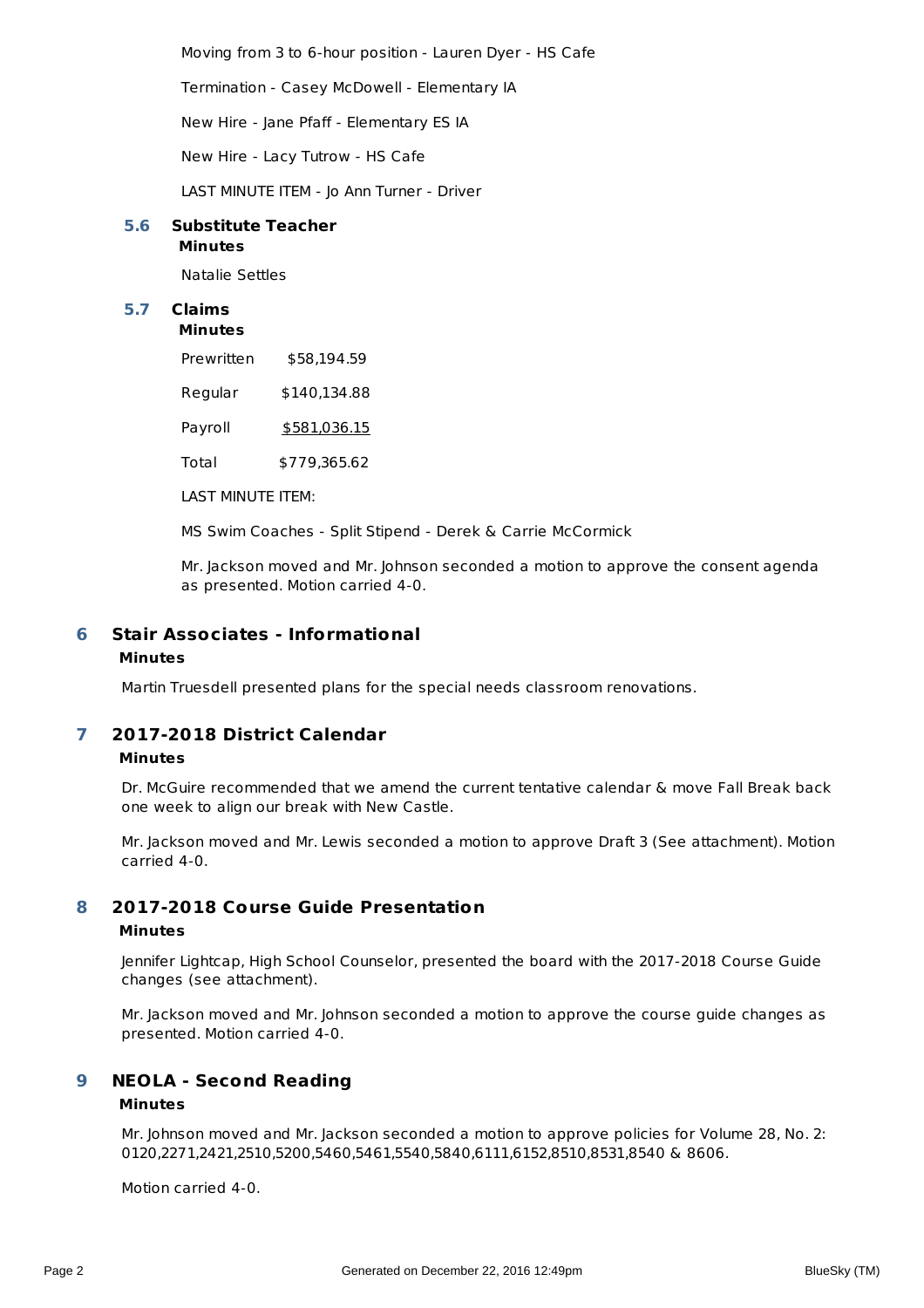# **10 Superintendent Contract**

# **Minutes**

Mr. Lewis moved and Mr. Jackson seconded a motion to approve a \$2060 pay increase for Dr. McGuire, as well as extending her contract to June 30, 2020. Motion carried 4-0.

# **Other Items Allowed by the Board 11**

# **Minutes**

Dr. McGuire mentioned her visit to the Kindergarten Polar Express Day.

# **Informational 12**

# **Minutes**

Amanda Pyle, Elementary Principal & Dave Pfaff, Middle & High School Principal, shared letter grades for the schools. Grades are as follows:

Elementary - C, Middle School - A, High School - B

Adam Kinder, Business Manager, shared with the board that the corporation will be seeking bids for roof replacement & repairs. He also mentioned that the bond money will not physically come to the corporation. It will sit in a holding account with US Bank and they will pay all appropriate invoices within 2 days of submission.

Dr. McGuire reminded the board that the next board meeting will be on January 9th. The reelected board members will take the Oath of Office at that time. She gave them the list of 2017 meetings, which will be voted on at the January meeting.

Dr. McGuire told the board that the Performance Grant money has arrived and will be distributed the same as last year.

She also mentioned that they should have received a packet of information from Umbaugh through email.

# **Adjournment 13**

# **Minutes**

Mr. Johnson moved and Mr. Jackson seconded a motion to adjourn the meeting. Motion carried 4- 0.

\_\_\_\_\_\_\_\_\_\_\_\_\_\_\_\_\_\_\_\_\_\_\_\_\_\_\_\_\_\_ \_\_\_\_\_\_\_\_\_\_\_\_\_\_\_\_\_\_\_\_\_\_\_\_\_\_\_\_\_\_ Thomas Younts, President Thomas Younts, President James R. Jackson Jr., Secretary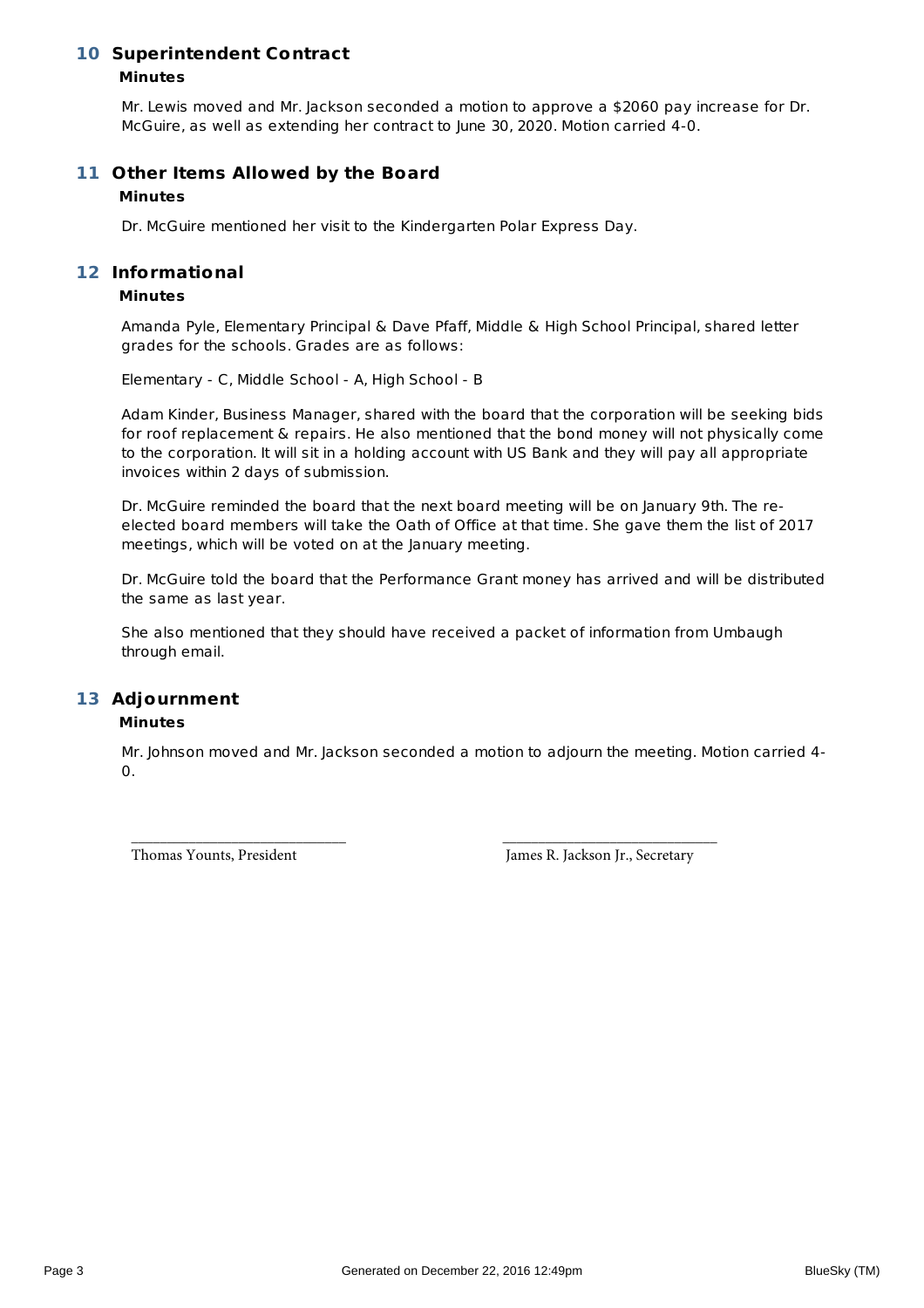# **CSC OF EASTERN HANCOCK COUNTY 2017-2018**

| July 17        |              |                |  |                               |   |    |  |  |  |  |  |  |
|----------------|--------------|----------------|--|-------------------------------|---|----|--|--|--|--|--|--|
| Su             |              | M Tu W Th      |  |                               | F | Sa |  |  |  |  |  |  |
|                |              |                |  |                               |   | 1  |  |  |  |  |  |  |
| 2              | $\mathbf{3}$ | $\overline{4}$ |  | 567                           |   | 8  |  |  |  |  |  |  |
| $\overline{9}$ |              |                |  | $10$   11   12   13   14   15 |   |    |  |  |  |  |  |  |
| 16             |              |                |  | 17   18   19   20   21   22   |   |    |  |  |  |  |  |  |
| 23             |              |                |  | 24   25   26   27   28   29   |   |    |  |  |  |  |  |  |
| 30             | 31           |                |  |                               |   |    |  |  |  |  |  |  |

| August 17 |                |    |                      |                  |  |           |  |  |  |  |  |  |
|-----------|----------------|----|----------------------|------------------|--|-----------|--|--|--|--|--|--|
| Su        | M              | Tu |                      | W Th F           |  | Sa        |  |  |  |  |  |  |
|           |                |    |                      | $ 2\rangle$ 3 4  |  | $\vert 5$ |  |  |  |  |  |  |
| 6         | 7 <sup>1</sup> | 8  |                      | 9   10   11   12 |  |           |  |  |  |  |  |  |
| 13        |                |    | 14 15 16 17 18 19    |                  |  |           |  |  |  |  |  |  |
|           |                |    | 20 21 22 23 24 25 26 |                  |  |           |  |  |  |  |  |  |
|           |                |    | 27 28 29 30 31       |                  |  |           |  |  |  |  |  |  |
|           |                |    |                      |                  |  |           |  |  |  |  |  |  |

| September 17                                  |  |  |  |              |           |  |  |  |  |  |  |  |
|-----------------------------------------------|--|--|--|--------------|-----------|--|--|--|--|--|--|--|
| Su M Tu W Th F Sa                             |  |  |  |              |           |  |  |  |  |  |  |  |
|                                               |  |  |  | $\mathbf{1}$ | $\vert$ 2 |  |  |  |  |  |  |  |
| $3 \mid 4 \mid 5 \mid 6 \mid 7 \mid 8 \mid 9$ |  |  |  |              |           |  |  |  |  |  |  |  |
| $10$   11   12   13   14   15   16            |  |  |  |              |           |  |  |  |  |  |  |  |
| 17 18 19 20 21 22 23                          |  |  |  |              |           |  |  |  |  |  |  |  |
| 24 25 26 27 28 29 30                          |  |  |  |              |           |  |  |  |  |  |  |  |
|                                               |  |  |  |              |           |  |  |  |  |  |  |  |

|    |                 | October 17 |                 |   |                | <b>March</b>                                |                 |    |
|----|-----------------|------------|-----------------|---|----------------|---------------------------------------------|-----------------|----|
| Su | M               |            |                 |   | Tu W Th F Sal  | 9 - Third Grading Period Ends               | Su M            |    |
|    | 2               | 3          | $\overline{4}$  | 5 |                | 3/26-4/6 Spring Break                       |                 |    |
| 8  |                 |            | 11              |   | 12 13 14       | NOTE: 26-30 Weather Makeup Days (if needed) |                 |    |
|    |                 |            | 18 <sup>1</sup> |   | 19 20 21       | April                                       | 15 <sub>1</sub> | 16 |
| 22 | 23 <sup>1</sup> |            |                 |   | 24 25 26 27 28 | 9- Students Return                          |                 | 23 |
| 29 |                 | 30 31      |                 |   |                | May                                         | 29              | 30 |
|    |                 |            |                 |   |                | 24 - Grading Period Ends (2nd Semester End) |                 |    |

|     |                 | November 17     |                 |                |       |                | 25 - Teacher Work Day                       |           |                 |       | May 18 |            |
|-----|-----------------|-----------------|-----------------|----------------|-------|----------------|---------------------------------------------|-----------|-----------------|-------|--------|------------|
| Su  |                 | M Tu W Th F Sal |                 |                |       |                | 28 - Memorial Day                           | Su        | M               | - Tu  | W Tr   |            |
|     |                 |                 |                 | 2              | 3     | $\overline{4}$ | NOTE: 29-31 Weather Makeup Days (if needed) |           |                 |       |        | $2 \mid 3$ |
| 5   | 6               |                 | 8               | 9              | 10 11 |                | June                                        |           |                 | 8     | 9      | l 10       |
| 12  | 13              | 14              | 15 <sup>1</sup> |                | 16 17 | 18             | 2- Graduation                               | 13        | 14 <sub>1</sub> | 15    | 16 17  |            |
| 19' | 20 <sup>1</sup> |                 |                 | 21 22 23 24 25 |       |                |                                             | 20        | 21              | 22    | 23 24  |            |
|     | 26 27           |                 |                 | 28 29 30       |       |                |                                             | <b>27</b> |                 | 28 29 | 30 31  |            |
|     |                 |                 |                 |                |       |                | <b>Professional Development Days</b>        |           |                 |       |        |            |

|                      | December 17 |  |                           |  |             |   |  |  |  |  |  |  |  |
|----------------------|-------------|--|---------------------------|--|-------------|---|--|--|--|--|--|--|--|
|                      |             |  | Su M Tu W Th F Sa         |  |             |   |  |  |  |  |  |  |  |
|                      |             |  |                           |  | $\mathbf 1$ | 2 |  |  |  |  |  |  |  |
|                      |             |  | 3   4   5   6   7   8   9 |  |             |   |  |  |  |  |  |  |  |
|                      |             |  | 10 11 12 13 14 15 16      |  |             |   |  |  |  |  |  |  |  |
| 17 18 19 20 21 22 23 |             |  |                           |  |             |   |  |  |  |  |  |  |  |
| 24 25 26 27 28 29 30 |             |  |                           |  |             |   |  |  |  |  |  |  |  |
| $\overline{131}$     |             |  |                           |  |             |   |  |  |  |  |  |  |  |

# **July 17**<br> **Tu W Th E Sa**<br> **Adopted 12-19-16**

| July/August |  |
|-------------|--|
|-------------|--|

**20 - Parent Teacher Conf. - No Students**

|                 |              |                 |       | <b>August 17</b> |       |                | <b>February 18</b><br>October             |    |                 |                   |                |                 |                |                 |
|-----------------|--------------|-----------------|-------|------------------|-------|----------------|-------------------------------------------|----|-----------------|-------------------|----------------|-----------------|----------------|-----------------|
|                 | Su M         | Тu              |       | Th               |       | Sa             | 6 - First Grading Period Ends             | Su | M               |                   | W              |                 |                | $S_{\tilde{c}}$ |
|                 |              |                 |       | 3                | 4     | 5              | 9-13 Fall Break                           |    |                 |                   |                |                 | $\overline{2}$ | 3               |
| 6               | 7            | 8               | 9     | 10 <sup>1</sup>  | 11    | 12             | 16 - Students Return                      | 4  | 5               | 6                 | $\overline{7}$ | 8               | 9              | 10              |
| 13 <sup>1</sup> | 14           | 15 <sup>2</sup> | 16    | 17               | 18    | 19             | <b>November</b>                           | 11 | 12              | 13                | 14             | 15              | 16 17          |                 |
|                 | 20 21        |                 | 22 23 |                  | 24 25 | 26             | 22-24 Thanksgiving Break                  | 18 | 19 <sup>1</sup> |                   | 20 21          | 22 <sup>1</sup> | 23 24          |                 |
|                 | 27 28        | 29 <sub>1</sub> | 30 31 |                  |       |                | <b>December</b>                           | 25 |                 | 26 27 28          |                |                 |                |                 |
|                 |              |                 |       |                  |       |                | 20 - Second Grading Period Ends           |    |                 |                   |                |                 |                |                 |
|                 |              |                 |       |                  |       |                | 20 - 1st Semester Ends                    |    |                 |                   |                |                 |                |                 |
|                 |              |                 |       |                  |       |                |                                           |    |                 |                   |                |                 |                |                 |
|                 | September 17 |                 |       |                  |       |                | 21-31 Christmas Break                     |    |                 | March 18          |                |                 |                |                 |
|                 | Su M         | Tu W            |       | Th.              |       | Sa             | January                                   | Su | <b>M</b>        | Tu W              |                | Th              |                | $S\epsilon$     |
|                 |              |                 |       |                  |       | $\overline{2}$ | 1-3 Christmas Break                       |    |                 |                   |                |                 | 2              | 3               |
| 3               | 4            | 5               | 6     | $\overline{7}$   | 8     | 9              | 2 & 3 - Teacher Work Days                 | 4  | 5               | 6                 | $\overline{7}$ | 8               | 9              | 10              |
| 10 <sup>1</sup> | 11           | 12              | 13    |                  | 14 15 | 16             | 4 - Students Return (2nd Semester Starts) | 11 | 12              | 13                | 14             | 15              | 16 17          |                 |
| 17 <sup>1</sup> | 18           | 19 <sup>°</sup> | 20    | 21               | 22    | 23             | 15 - Martin Luther King Jr. Day           | 18 | 19              |                   | 20 21          | 22              | 23 24          |                 |
|                 | 24 25        |                 | 26 27 |                  | 28 29 | 30             | (No Students or Make-Up Day)              | 25 |                 | 26 27 28 29 30 31 |                |                 |                |                 |
|                 |              |                 |       |                  |       |                | February                                  |    |                 |                   |                |                 |                |                 |

**19 - Presidents Day/or Make-up Day**

**24 - Last Student Day 24 - Grading Period Ends (2nd Semester End)**

**Professional Development Days = End of Grading Period**  $\Box$  **= Students Return**

| July 17      |   |   | <b>Adopted 12-19-16</b> |  |    |                                           |  |                 |                 | <b>January 18</b>                        |                 |    |                |   |  |  |
|--------------|---|---|-------------------------|--|----|-------------------------------------------|--|-----------------|-----------------|------------------------------------------|-----------------|----|----------------|---|--|--|
|              |   |   | Su M Tu W Th F Sa       |  |    |                                           |  | Su              | M               | - Tu                                     | W               |    | Th F Sa        |   |  |  |
|              |   |   |                         |  |    |                                           |  |                 |                 | $\overline{2}$                           | 3               |    | 5 <sup>1</sup> | 6 |  |  |
| $2 \mid 3$   | 4 | 5 | 6                       |  | 8  | July/August                               |  |                 | -8              | -9                                       | 10 <sup>1</sup> | 11 | $12$ 13        |   |  |  |
| 9 10         |   |   | 11 12 13 14             |  | 15 | July 31 & August 1 - Teacher Work Days    |  | 14              | 15 <sup>1</sup> |                                          | $16$   17       |    | 18 19 20       |   |  |  |
| $16$   17    |   |   | 18 19 20 21 22          |  |    | 2-First Student Day (1st Semester Starts) |  | 21              |                 | <sup> </sup> 22   23   24   25   26   27 |                 |    |                |   |  |  |
| 23   24      |   |   | 25   26   27   28   29  |  |    | September                                 |  | 28 <sup>1</sup> |                 | 29 30 31                                 |                 |    |                |   |  |  |
| $30\vert 31$ |   |   |                         |  |    | 4 - Labor Day                             |  |                 |                 |                                          |                 |    |                |   |  |  |

|                   | <b>February 18</b> |  |  |                                  |                   |  |  |  |  |  |  |  |  |
|-------------------|--------------------|--|--|----------------------------------|-------------------|--|--|--|--|--|--|--|--|
| Su M Tu W Th F Sa |                    |  |  |                                  |                   |  |  |  |  |  |  |  |  |
|                   |                    |  |  |                                  | $1 \mid 2 \mid 3$ |  |  |  |  |  |  |  |  |
|                   |                    |  |  | 4   5   6   7   8   9   10       |                   |  |  |  |  |  |  |  |  |
|                   |                    |  |  | 11   12   13   14   15   16   17 |                   |  |  |  |  |  |  |  |  |
| 18                |                    |  |  | 19   20   21   22   23   24      |                   |  |  |  |  |  |  |  |  |
| $25$ 26 $27$ 28   |                    |  |  |                                  |                   |  |  |  |  |  |  |  |  |
|                   |                    |  |  |                                  |                   |  |  |  |  |  |  |  |  |

|                | <b>March 18</b> |  |  |                      |            |  |  |  |  |  |  |  |  |
|----------------|-----------------|--|--|----------------------|------------|--|--|--|--|--|--|--|--|
| Su             |                 |  |  | M Tu W Th F Sa       |            |  |  |  |  |  |  |  |  |
|                |                 |  |  | $\mathbf{1}$         | $2 \mid 3$ |  |  |  |  |  |  |  |  |
| $\overline{4}$ |                 |  |  | 5 6 7 8 9 10         |            |  |  |  |  |  |  |  |  |
|                |                 |  |  | 11 12 13 14 15 16 17 |            |  |  |  |  |  |  |  |  |
|                |                 |  |  | 18 19 20 21 22 23 24 |            |  |  |  |  |  |  |  |  |
|                |                 |  |  | 25 26 27 28 29 30 31 |            |  |  |  |  |  |  |  |  |
|                |                 |  |  |                      |            |  |  |  |  |  |  |  |  |

|                 |               | October 17                       |                 |          |     | <b>March</b>                                | April 18        |                 |                                           |                |             |  |             |
|-----------------|---------------|----------------------------------|-----------------|----------|-----|---------------------------------------------|-----------------|-----------------|-------------------------------------------|----------------|-------------|--|-------------|
|                 |               | Su M Tu W Th F Sal               |                 |          |     | 9 - Third Grading Period Ends               |                 |                 | Su M Tu                                   | W              | Th F Sa     |  |             |
| 1 <sup>1</sup>  | $\mathcal{P}$ | 3                                | $\overline{4}$  |          | 566 | 3/26-4/6 Spring Break                       |                 |                 | -3                                        | $\overline{4}$ |             |  | $5 \ 6 \ 7$ |
| 8 <sup>1</sup>  | 9             |                                  |                 |          |     | NOTE: 26-30 Weather Makeup Days (if needed) |                 |                 | $\langle 9 \rangle$ 10 <b>11</b> 12 13 14 |                |             |  |             |
| 15 <sub>K</sub> |               |                                  | 18 <sup>1</sup> | 19 20 21 |     | April                                       | 15              | 16 <sup>1</sup> | 17                                        |                | 18 19 20 21 |  |             |
|                 |               | 22   23   24   25   26   27   28 |                 |          |     | 9- Students Return                          |                 |                 | 23 24                                     |                | 25 26 27 28 |  |             |
|                 | 29 30 31      |                                  |                 |          |     | May                                         | 29 <sup>1</sup> | 30              |                                           |                |             |  |             |
|                 |               |                                  |                 |          |     | 24 - Grading Period Ends (2nd Semester End) |                 |                 |                                           |                |             |  |             |

|                |           | November 17            |   |   |                |                | 25 - Teacher Work Day                       | May 18 |  |       |                   |                 |                |         |
|----------------|-----------|------------------------|---|---|----------------|----------------|---------------------------------------------|--------|--|-------|-------------------|-----------------|----------------|---------|
|                |           | Su M Tu W Th F Sa      |   |   |                |                | 28 - Memorial Day                           | Su     |  |       | M Tu W Th F Sa    |                 |                |         |
|                |           |                        |   | 2 | 3 <sup>1</sup> | $\overline{4}$ | NOTE: 29-31 Weather Makeup Days (if needed) |        |  |       | $\mathcal{P}$     | -3 l            | $\overline{4}$ | 5       |
| 5 <sup>1</sup> | - 6       |                        | 8 | 9 | 10 11          |                | June                                        |        |  | 8     | 9                 | 10 <sup>1</sup> | 11 12          |         |
|                | $12$   13 | 14   15   16   17   18 |   |   |                |                | 2- Graduation                               | 13     |  | 14 15 | $16$   17         |                 |                | 18   19 |
|                |           | 19 20 21 22 23 24 25   |   |   |                |                |                                             | 20     |  |       | 21 22 23 24 25 26 |                 |                |         |
|                |           | 26   27   28   29   30 |   |   |                |                |                                             | 27     |  |       | 28 29 30 31       |                 |                |         |
|                |           |                        |   |   |                |                | <b>Professional Development Days</b>        |        |  |       |                   |                 |                |         |

| December 17    |       |                      |   |             |   |       | $=$ Students Return                         | June 18         |                 |                 |                   |              |       |                |
|----------------|-------|----------------------|---|-------------|---|-------|---------------------------------------------|-----------------|-----------------|-----------------|-------------------|--------------|-------|----------------|
|                |       | Su M Tu W Th F Sa    |   |             |   |       |                                             | Su              | M               | - Tu            | W                 | Th F Sal     |       |                |
|                |       |                      |   |             |   | 2     |                                             |                 |                 |                 |                   |              |       | $\overline{2}$ |
| 3 <sup>1</sup> | 4     | 5                    | 6 |             | 8 | -9    | 1st Sem. - 91 Student Days, 94 Teacher Days | 3               | 4               | 5               | 6                 |              | 8     | -9             |
|                | 10 11 |                      |   | 12 13 14 15 |   | 16    | 2nd Sem. - 89 Student Days, 92 Teacher Days | 10 <sup>1</sup> | 11 <sup>1</sup> | 12 <sup>1</sup> | 13 <sup>1</sup>   | 14           | 15 16 |                |
|                |       | 17 18 19 20 21       |   |             |   | 22 23 |                                             |                 | 18 <sup>1</sup> | 19 <sup>1</sup> | 20   21   22   23 |              |       |                |
|                |       | 24 25 26 27 28 29 30 |   |             |   |       |                                             | 24              |                 | 25 26 27        |                   | 28   29   30 |       |                |
| 31             |       |                      |   |             |   |       | Total - 180 Student Days, 186 Teacher Days  |                 |                 |                 |                   |              |       |                |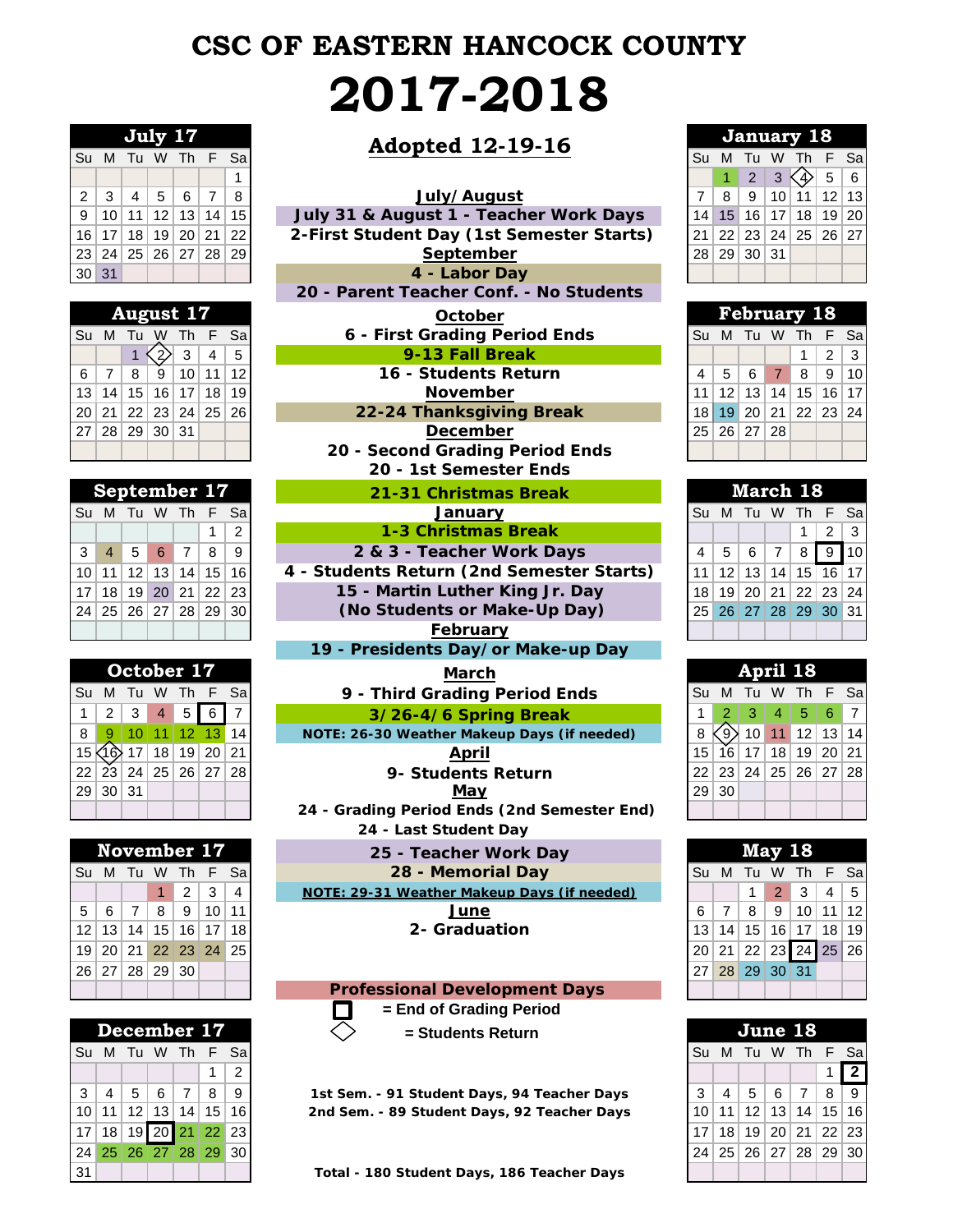# Course Guide Changes for 2017-18

New Course Offerings

# **Sustainable Energy Alternatives (Ag Department)**

o Rationale: The new course offers a new directed elective for students interested in our environment and how agriculture impacts our planet. It will be offered as dual credit through Ivy Tech.

*Prerequisite: Intro to Ag Credits: 2 Grade Level 11, 12*

*Sustainable Energy Alternatives is a two semester course that broadens a student's understanding of environmentally friendly energies. In this course students will use a combination of classroom, laboratory, and field experiences to analyze, critique, and design alternative energy systems Class content and activities center on renewability and sustainability for our planet. Topics covered in this course include the following types of alternative energies: solar, wind, geothermal, biomass, and emerging technologies.*

# **Introduction to Computer Science (Business Department)**

o Rationale: This course will provide an opportunity for all of our tech savvy students and introduction to computer science. This is a niche that we have not been able to offer in the past.

*Prerequisite: C or better in Algebra 2 Credits Grade Level: 9, 10, 11, 12*

*Introduction to Computer Science allows students to explore the world of computer science. Students will gain a broad understanding of the areas composing computer science. Additionally, there is a focus on the areas of computer programming, gaming/mobile development, and artificial intelligence/robotics.* 

- **Language for Heritage Speakers I, II, & III (World Language Department)**
	- o Rationale: Provides a foreign language and direct elective option for our non-native English speaking students.

*2 Credits Grade Level: 9. 10, 11, 12*

*Language for Heritage Speakers I is a course designed for heritage speakers of world languages who have demonstrated some degree of oral proficiency. The purpose of this course is to enable Heritage*  Language Learners to increase proficiency and bi-literacy in their native language by providing *opportunities to improve reading and listening comprehension, as well as writing and grammar skills. Special attention will be given to grammar and vocabulary of the standard language, as well as to the importance of biculturalism and bilingualism in the United States today. Placement of students and development of the course curriculum is dependent upon the population of students enrolled in this course.*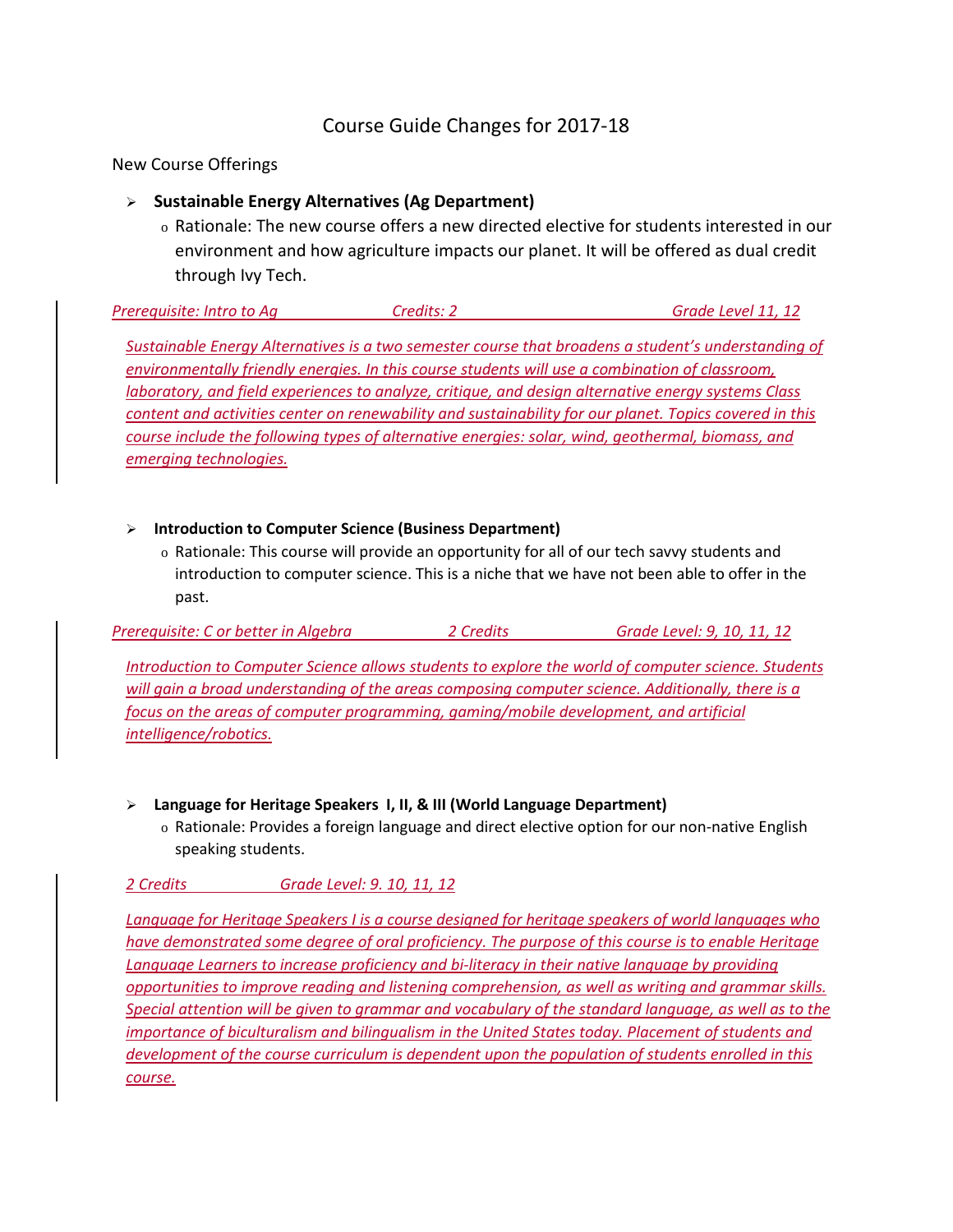# **CCR Bridge: Literacy Ready (Language Arts Department)**

o Rationale: CCR Bridge: Literacy Read is a new course offered by the DOE that serves our seniors who are planning to attend a 2 year or 4 year college but struggle in English composition and reading and need to develop college-ready English skills.

*Prerequisites: English 9, 10 and 11 or teacher recommendation Credits 2 Grade Level: 12*

*CCR Bridge: Literacy Ready is an innovative, dynamic course built to help students master the literacy skills needed for three core subject areas —English, social science and science. CCR Bridge: Literacy Ready consists of six units: two in history, two in English and two in science. Content of each of the disciplines is at the forefront of the curriculum, while disciplinary literacy skills are emphasized through reading and writing assignments based on the content. The focus is on truly understanding how to read and interpret texts in the discipline on a college level. Students in this course want to be college bound, but have not met the requirements necessary to fulfill that goal.*

# **English as a New Language (Language Arts Department)**

o Rationale: This is a DOE English course for our non-native English speaking students.

*2 Credits Grade Level: 9. 10,*

*English as a New Language, an integrated English course incorporating both the Indiana Academic Standards for English Language Arts and the WIDA English Language Development (ELD) Standards, is the study of language, literature, composition and oral communication for Limited English Proficient (LEP) students. The purpose of the course is to achieve proficiency in listening, speaking, reading, writing and comprehension of Standard English. Students study English vocabulary used in fictional texts and content-area texts, speak and write English so that they can function within the regular school setting and an English-speaking society, and deliver oral presentations appropriate to their respective levels of English proficiency.* 

# **Math 10 (Math Department)**

o Rationale: Math 10 is a new course offered by the DOE for students who have earned their Algebra credit but do not have strong enough math skills to be successful in Geometry or Algebra II. This course will count as a math credit for the general diploma and an elective credit for the Core 40 diploma.

| Prerequisite: Teacher Approval | 2 Credits | Grade Level: 10, 11, 12 |
|--------------------------------|-----------|-------------------------|
|--------------------------------|-----------|-------------------------|

*Math 10 is a new two-semester course designed to reinforce and elevate the Algebra 1 and 7th and 8th grade geometry knowledge and skills necessary for students to successfully complete high school mathematics courses beyond Algebra 1 and essentials for passing the state's graduation qualifying exam in mathematics. Enrollment will be contingent upon recommendation of the Algebra I or Integrated Math I teacher based on diagnostic results of performance in Algebra I and/or mathematics competency assessments. The standards for this course are aligned to the state standards that students need to master for success with the state's graduation qualifying exam in mathematics and the next level math courses. Emphasis is on a variety of instructional methods designed to meet each student's needs and*